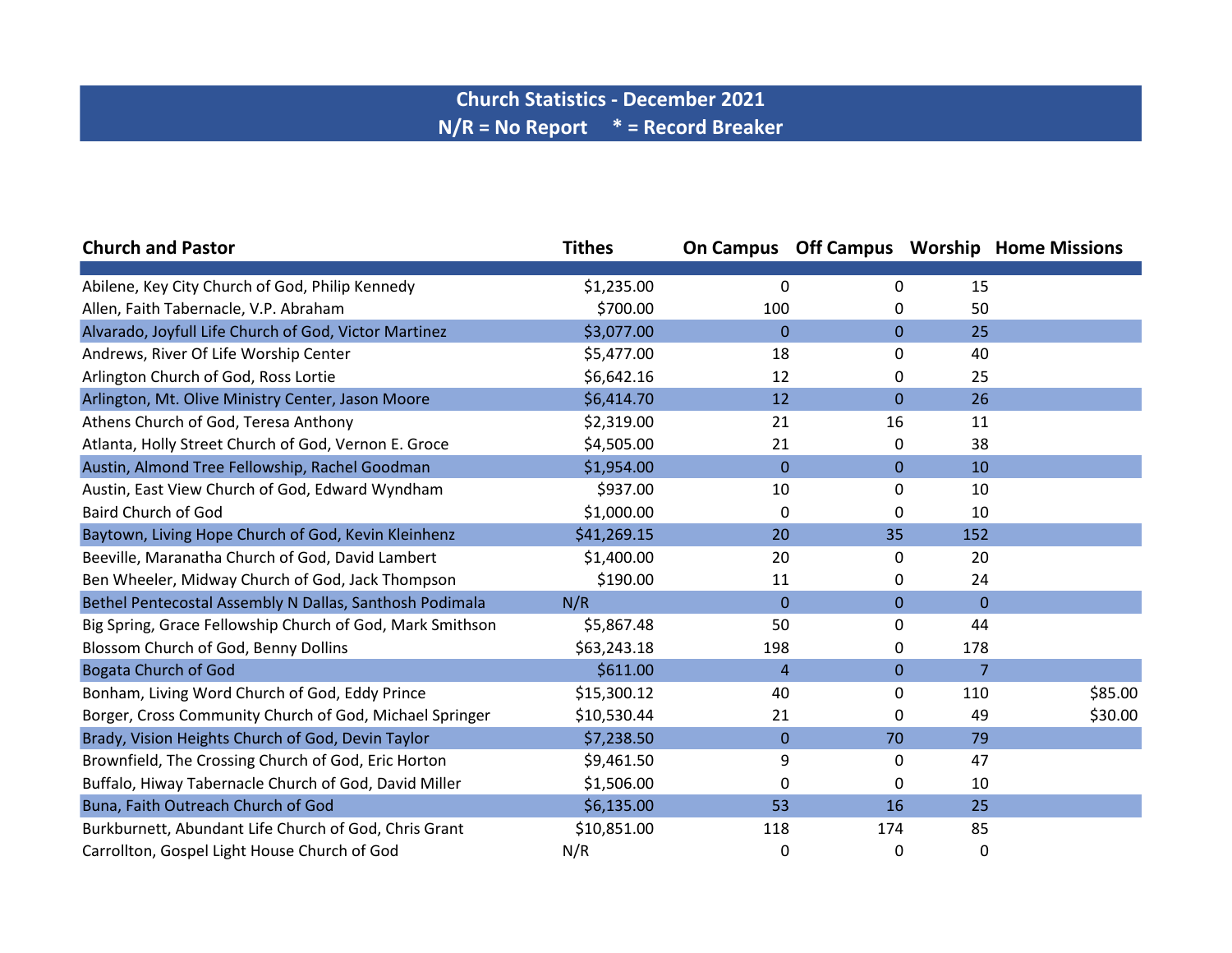| Celina, Redemption Fellowship Church of God, Buddy Cole      | \$9,015.00   | 67             | 11             | 21             |          |
|--------------------------------------------------------------|--------------|----------------|----------------|----------------|----------|
| Cleburne, Highpoint Church of God, Kim Higdon                | \$3,855.71   | 33             | 0              | 44             | \$30.00  |
| Columbus Church of God, Melvin Harris                        | \$4,545.00   | 8              | 0              | 30             |          |
| Conroe, Emmanuel Church of God, Emmanuel Khurram             | \$1,080.00   | $\overline{0}$ | $\overline{0}$ | 54             |          |
| Conroe, Family Worship Center Church of God, Torivio Trevino | \$3,697.19   | 10             | 12             | 27             |          |
| Corpus Christi Church of God, Jack Carrier                   | \$100.00     | 8              | 10             | $\overline{7}$ |          |
| Corsicana, House of Praise Church of God, Tim Schane         | \$9,058.77   | 8              | 65             | 64             | \$10.00  |
| Crockett Church of God, Sharon Walker                        | \$1,054.90   | $\mathbf 0$    | 0              | 10             |          |
| Crosby, Harvest Time, David Faircloth                        | \$14,190.00  | 59             | $\overline{2}$ | 106            | \$40.00  |
| Dallas Church of God, Shaji Thomas                           | \$300.00     | 22             | $\pmb{0}$      | 22             |          |
| Dallas, Crossview Church of God, Thomas Thomas               | \$8,000.00   | 0              | 0              | 0              |          |
| Dallas, Harvest Church of God, Ebby Mammen                   | N/R          | 0              | 0              | 0              |          |
| Dallas, Living Waters, Abe Singh                             | N/R          | $\overline{0}$ | $\overline{0}$ | $\overline{0}$ |          |
| Dallas, Metro, Satish Kumar                                  | \$12,000.00  | 100            | 50             | 225            |          |
| Dallas, North Dallas Church of God, Babu Iype                | \$5,463.00   | 0              | 0              | $\mathbf 0$    |          |
| Dallas, Restoration Point, Brandon Smith                     | \$7,232.00   | 75             | $\mathbf{0}$   | 175            |          |
| Dallas, Turning Point, Russell Dotson                        | \$34,320.60  | 132            | 35             | 185            |          |
| Dallas, Word of Life, Alex Philip                            | N/R          | $\mathbf 0$    | $\mathbf 0$    | $\mathbf 0$    |          |
| Denton Church of God, Glen Daniels                           | \$4,029.00   | 35             | $\overline{0}$ | 35             |          |
| Edgewood, New Journey, Charles Hinton                        | \$10,036.94  | 10             | 220            | 52             |          |
| Elevate Worship Center, Bruce Beam                           | \$2,021.42   | 19             | 12             | 29             |          |
| Emory, Freedom Church of God, David Hamm                     | \$8,591.00   | 10             | $\mathbf 0$    | 55             |          |
| Ennis, Foundation of Life, Raymond Richardson                | \$26,637.00  | 0              | 104            | 218            |          |
| Farmers Branch Church of God, Bruce Gregory                  | \$3,553.27   | 0              | 0              | 20             |          |
| Fort Worth, Diamond Oaks Worship Center, Matthew Prince      | N/R          | $\mathbf 0$    | $\pmb{0}$      | $\pmb{0}$      |          |
| Fort Worth, Nueva Esperanza, Israel Robles, Sr.              | \$1,020.00   | 13             | 8              | 30             |          |
| Fort Worth, Smith's Chapel Church of God, Jessie Smith       | \$3,439.00   | 16             | $\mathbf 0$    | 17             |          |
| Fort Worth, THE WORD @ Lakeside, Brandon Bohannon            | \$36,846.85  | 79             | 23             | 169            | \$100.00 |
| Fort Worth, Victory Life Outreach, Beverly Burkins           | N/R          | 0              | 0              | $\mathbf 0$    |          |
| Fort Worth, The Bridge Church of God, Steve Molton           | \$5,711.80   | 0              | 0              | 35             |          |
| Fort Worth, The Freedom Center, Tonnie May                   | N/R          | $\overline{0}$ | $\mathbf{0}$   | $\mathbf{0}$   |          |
| Frisco, Friendship Church of God, Mark Crawford              | \$269,432.00 | 0              | 0              | $\mathbf 0$    |          |
| Gainesville, Harvest Time Church of God, Tymothy Seymour     | \$1,552.00   | 2              | 0              | 12             |          |
| Galena Park, True Word Deliverance Min COG, Terry Gilbert    | N/R          | $\overline{0}$ | $\overline{0}$ | $\mathbf 0$    |          |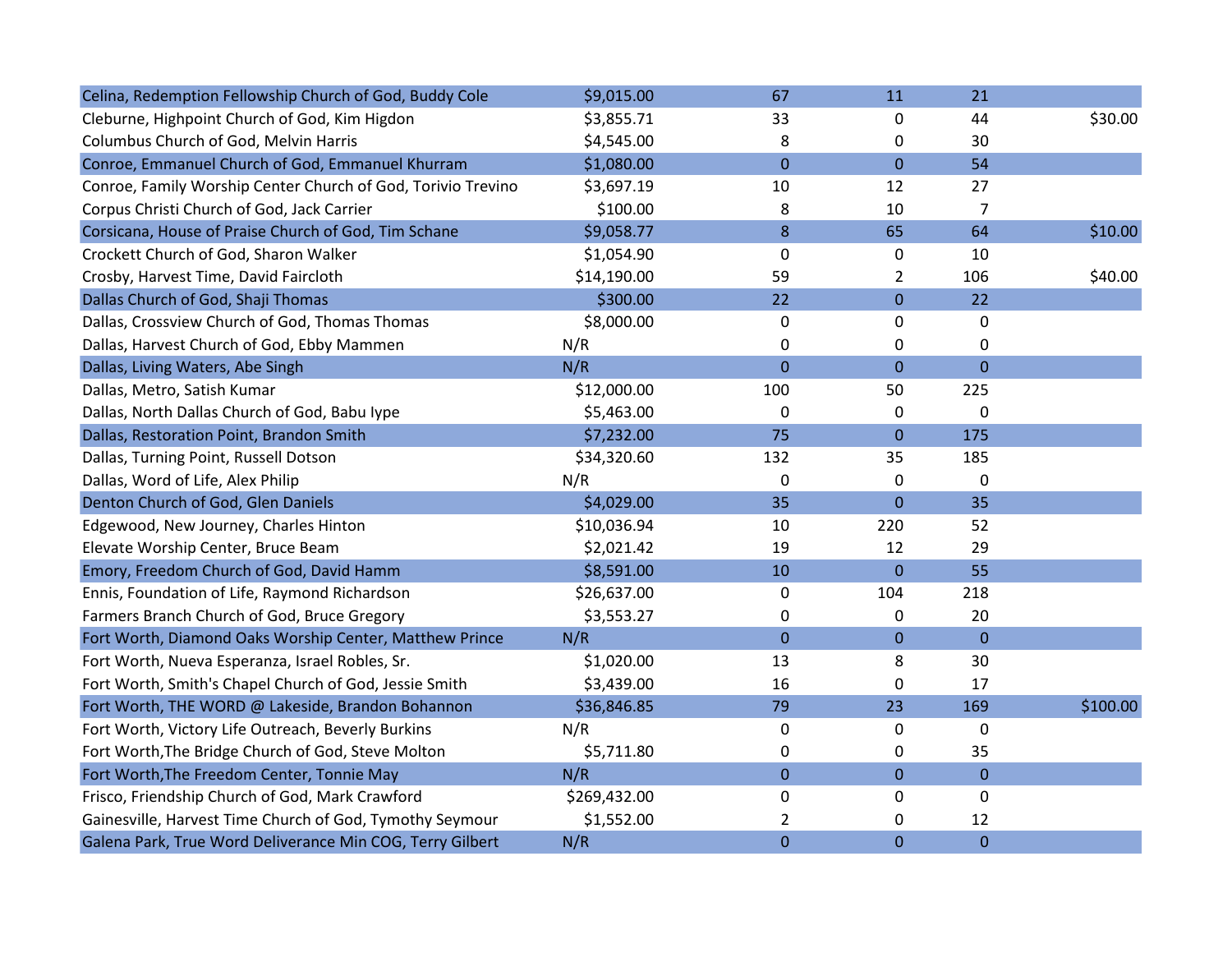| Garland, Abundant Praise Fellowship, Keith Green            | N/R         | $\boldsymbol{0}$ | 0                | 0                |          |
|-------------------------------------------------------------|-------------|------------------|------------------|------------------|----------|
| Garland, Lifeway Church of God, Johnson Zachariah           | \$2,145.00  | 12               | 0                | 15               |          |
| Garland, Mount Sinai                                        | \$1,000.00  | $\mathbf{0}$     | $\overline{0}$   | $\overline{0}$   |          |
| Graham Church of God, Dawayne Barnett                       | \$14,040.26 | 95               | 0                | 62               |          |
| Granbury Church of God, Brett Quillin                       | \$18,187.39 | 57               | 10               | 75               |          |
| Grand Prairie, Iglesia De Dios Josue 1 COG, Jose Jasso      | \$1,095.00  | 20               | 15               | 32               |          |
| Grapevine Church of God, Roger Alzamora                     | \$3,771.50  | 8                | 1                | 40               |          |
| Gun Barrel City, Cedar Creek Church of God, Glenn Dyson     | \$18,181.00 | 75               | 70               | 120              |          |
| Hamlin, New Life Fellowship, Billy Weaver                   | \$5,068.00  | $\overline{0}$   | $\overline{0}$   | $\overline{0}$   |          |
| Henrietta Church of God, Robert Fletcher                    | \$3,793.00  | 18               | 0                | 36               | \$20.00  |
| Houston, Centro Cristiano Koinonia, Julio Perez             | \$1,600.00  | $\overline{2}$   | 2                | 4                |          |
| Houston, Deer Park, Austin Shepard                          | \$1,959.00  | 19               | $\mathbf 0$      | 43               |          |
| Houston, Full Gospel, Mathew Philip                         | N/R         | $\mathbf 0$      | 0                | $\mathbf 0$      |          |
| Houston, International, Johnny Lee House                    | \$5,256.90  | 52               | 20               | 65               |          |
| Houston, Mission Church of God, Abraham George              | N/R         | $\overline{0}$   | $\overline{0}$   | $\mathbf{0}$     |          |
| Houston, Southwest Church of God, John Thomas               | \$1,600.00  | 75               | 12               | 90               |          |
| Houston, West Little York Church of God, Emory Thompson     | \$3,259.00  | 20               | 0                | 20               |          |
| Hurst, Life Fellowship Church of God, Michael Newcomb       | \$53,090.21 | 114              | $\mathbf 0$      | 207              |          |
| Iglesia de Dios Ebenezer, Daniel Guzman                     | \$2,279.10  | $\mathbf 0$      | 0                | 14               |          |
| Iowa Park, Lakeview Church of God, Daniel Robertson         | \$20,625.27 | 352              | 0                | 282              |          |
| Irving, Grace Pointe Church of God, Patrick Wooten          | \$44,229.40 | 49               | $\mathbf 0$      | 304              |          |
| Jacksonville, Golden Harvest Church of God, Clifford Taylor | \$2,441.00  | 0                | 0                | 10               |          |
| Keller, Harvest Christian Center COG, James Daniels         | \$32,157.00 | 75               | 0                | 104              |          |
| Kermit Church of God, Eddie Whitefield                      | \$2,653.80  | 10               | 10               | 15               | \$35.00  |
| Kilgore, Eastview Church of God, Curtis Wood                | \$7,010.00  | 27               | $\mathbf 0$      | 54               |          |
| Killeen, Abundant Life Church of God, David Scoggins        | \$14,585.81 | 35               | 38               | 90               | \$30.00  |
| Lannius Church of God, Dereck White                         | \$22,749.00 | 61               | $\bf 0$          | 53               | \$50.00  |
| Leander Church of God, Mark Shelnutt                        | \$10,949.20 | 15               | 0                | 49               |          |
| Lewisville, Redemption Life, A D Fretwell                   | \$1,121.00  | 5                | 0                | 14               |          |
| Livingston, Lake Livingston, Donald Dyson                   | \$1,993.40  | $\mathbf 0$      | $\mathbf 0$      | $\boldsymbol{0}$ |          |
| Longview, Connect Church, Stephen Tilmon                    | N/R         | 0                | 0                | 0                |          |
| Longview, Grace Crossing, William Carnley                   | \$4,594.00  | 0                | 0                | 23               |          |
| Longview, Lighthouse, Oliver Wendell Rudd                   | \$393.00    | 3                | $\boldsymbol{0}$ | 5                |          |
| Longview, New Horizon, Kenneth Antley                       | \$10,746.41 | 24               | 0                | 63               | \$147.00 |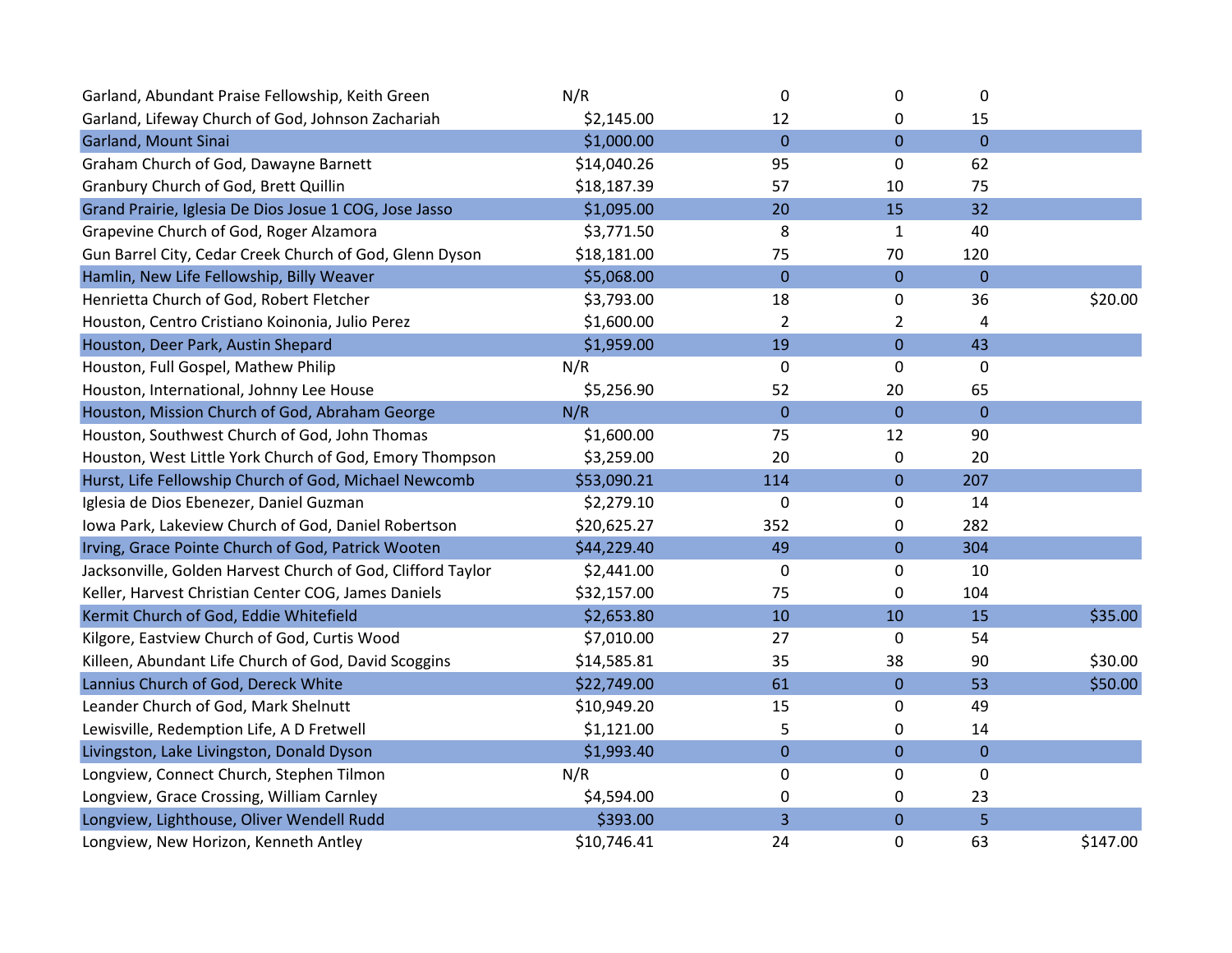| Lubbock, Maranatha, Les Rutherford                | N/R         | 0              | $\pmb{0}$    | $\mathbf 0$     |         |
|---------------------------------------------------|-------------|----------------|--------------|-----------------|---------|
| Lubbock, Quaker Ave, Michael Cleghorn             | \$20,116.70 | 31             | $\mathbf 0$  | 60              | \$20.00 |
| Mansfield, Walnut Creek, Kurt Routon              | \$10,731.00 | 26             | 0            | 57              |         |
| Maranatha Training Center, David Poeana           | N/R         | 0              | 0            | $\pmb{0}$       |         |
| McAllen, McColl Rd, Loida Cavazos                 | \$1,528.00  | 13             | 18           | $\overline{7}$  | \$10.00 |
| McKinney Church of God, Bobby Hash                | \$5,268.00  | 10             | 16           | 24              |         |
| Melissa Church of God, Kelly Montgomery           | \$20,935.00 | 22             | 9            | 37              |         |
| Mesquite, Peniel, Abraham (Sunny) Thomas          | \$1,000.00  | $\overline{0}$ | $\mathbf 0$  | 60              |         |
| Midland Church of God, Nathan Headrick            | \$28,831.00 | 16             | 94           | 38              |         |
| Midlothian, Ellis County Outdoorsman, Don Lott    | \$6,397.45  | $\mathbf 0$    | 0            | 28              |         |
| Mineral Wells Church of God, Jerrel Tomlin        | \$16,290.95 | 42             | $\mathbf 0$  | 175             |         |
| New Boston, Turning Point, Ronnie Roberts         | \$300.00    | 6              | 4            | 13              |         |
| Odessa, Grandview, Rafael Aguirre                 | \$8,771.42  | 0              | 0            | 55              |         |
| Odessa, Westview, Charles Shuffield               | \$4,240.00  | 20             | $\mathbf 0$  | 25              |         |
| Onalaska, Revival Center, Matthew Jones           | \$4,312.00  | 45             | 0            | 42              |         |
| Palestine, Cornerstone Worship Ctr, David Malone  | \$25,380.64 | 41             | 0            | 115             |         |
| Pampa Church of God, Carl Dawson                  | \$3,268.00  | $\overline{7}$ | $\mathbf 0$  | 17              |         |
| Paris Church of God, Doug Holt                    | \$53,109.86 | 221            | 100          | 218             | \$30.00 |
| Paris, Breakthrough Church of God, Gordon Barnes  | \$3,589.00  | 115            | $\mathbf 0$  | 115             |         |
| Paris, Canaanland, Blake Stogsdill                | \$7,462.00  | 5              | 22           | 62              |         |
| Paris, Pathway International, Samuel Evers        | \$27,660.08 | 96             | 0            | 136             |         |
| Pennington, Faith Chapel, Tresea Land             | \$2,467.73  | 13             | 0            | 15              |         |
| Perryton Church of God, Ken Dill                  | N/R         | $\mathbf{0}$   | $\mathbf 0$  | $\mathbf 0$     |         |
| Perryton, Jesucristo el Pan de Vida, Pablo Perez  | \$1,351.00  | $\mathbf 0$    | $\pmb{0}$    | 50              |         |
| Pittsburg Church of God, Steven Heine             | \$4,108.00  | 0              | 0            | 18              |         |
| Plainview, Living Hope Fam Wor Ctr                | N/R         | $\overline{0}$ | $\mathbf 0$  | $\overline{0}$  |         |
| Point, Clarks Chapel, Nathan Bounds               | \$8,827.10  | 33             | 0            | 48              | \$50.00 |
| Port Arthur, Twin Cities, Lewis Morris            | \$3,261.00  | 4              | $\pmb{0}$    | 9               |         |
| Powderly Church of God, Mark Sanders              | \$5,474.00  | 12             | $\mathbf{0}$ | 55              | \$50.00 |
| Ranger Church of God, Clinton Eaton               | N/R         | 0              | $\pmb{0}$    | 0               |         |
| Richwood, The Light Church of God, Zachary Baker  | \$1,100.00  | 30             | 30           | 30              |         |
| San Angelo, New Beginnings, Thomas Bruce          | \$406.51    | $6\phantom{1}$ | $\pmb{0}$    | $6\phantom{1}6$ |         |
| San Antonio, New Vision, Rodney Cundiff, Jr.      | \$3,637.00  | 0              | $\mathbf 0$  | 12              |         |
| San Antonio, Shepherd of the Hills, Marcus Burgos | N/R         | 0              | 0            | $\pmb{0}$       |         |